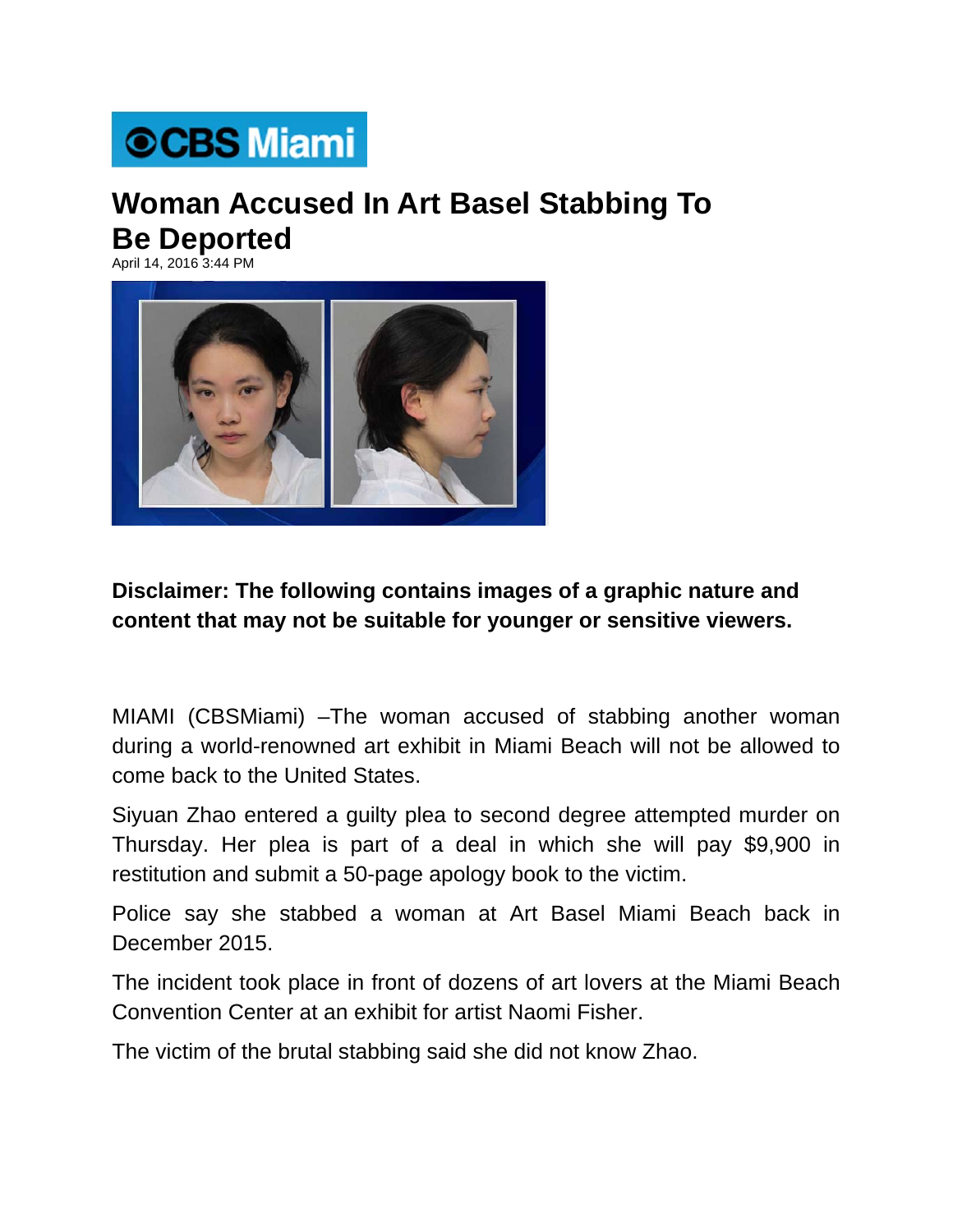On Thursday, the victim listened via a speaker as her alleged attacker accepted the plea and heard from a psychiatrist who treated Zhao.

Dr. Ilan Melnick said only now was Zhao able to understand the seriousness of the charges against her. Melnick said she was on psychotic medication that helps with voices in her head and psychosis.

The doctor said Zhao walked around naked and medication had to be forced on her while she was being held at the *TGK* Correctional Center following her arrest.

Miami Beach Police said just before the attack, Zhao was reportedly following the victim around the art gallery, bumping into her several times intentionally. When the victim finally confronted Zhao, without provocation, Zhao pulled out an exacto knife and stabbed the woman in her arm and shoulder.



A doctor in the crowd tends to the victim of a stabbing at an Art Basel exhibit on Miami Beach. (Source: Rudy Perez)

Witnesses initially thought the attack was part of a live art performance but the bloody scene prompted attendees to call police.